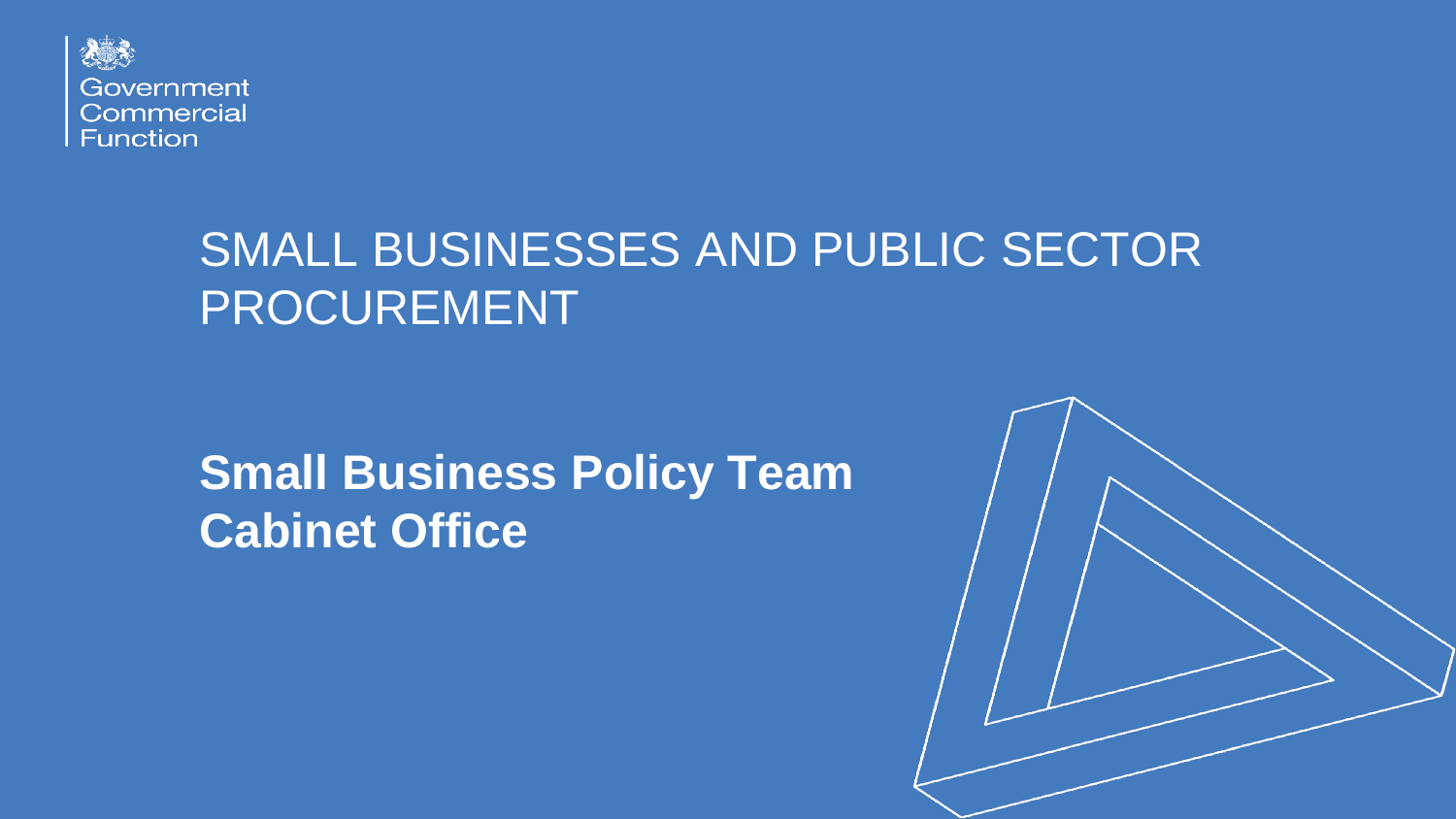

## **Small Business Policy Team**

- Government has a commitment to obtain value for money and support small businesses and startups through its procurement activities.
- We work within the Government Commercial Function and we are here to help Government Departments improve their engagement with SMEs, in turn leading to more SMEs doing more business with government.
- We also work with various stakeholders who represent SMEs, such as sector and trade bodies, Chambers of Commerce, the Federation of Small Businesses, the Small Business Advisory Panel, Cabinet Office Crown Representative for SMEs and now the CBI.
- We understand many of the challenges and barriers, especially for smaller firms, and are committed to tackling them. We want to tackle the obstacles faced when bidding for or contracting with government departments and agencies.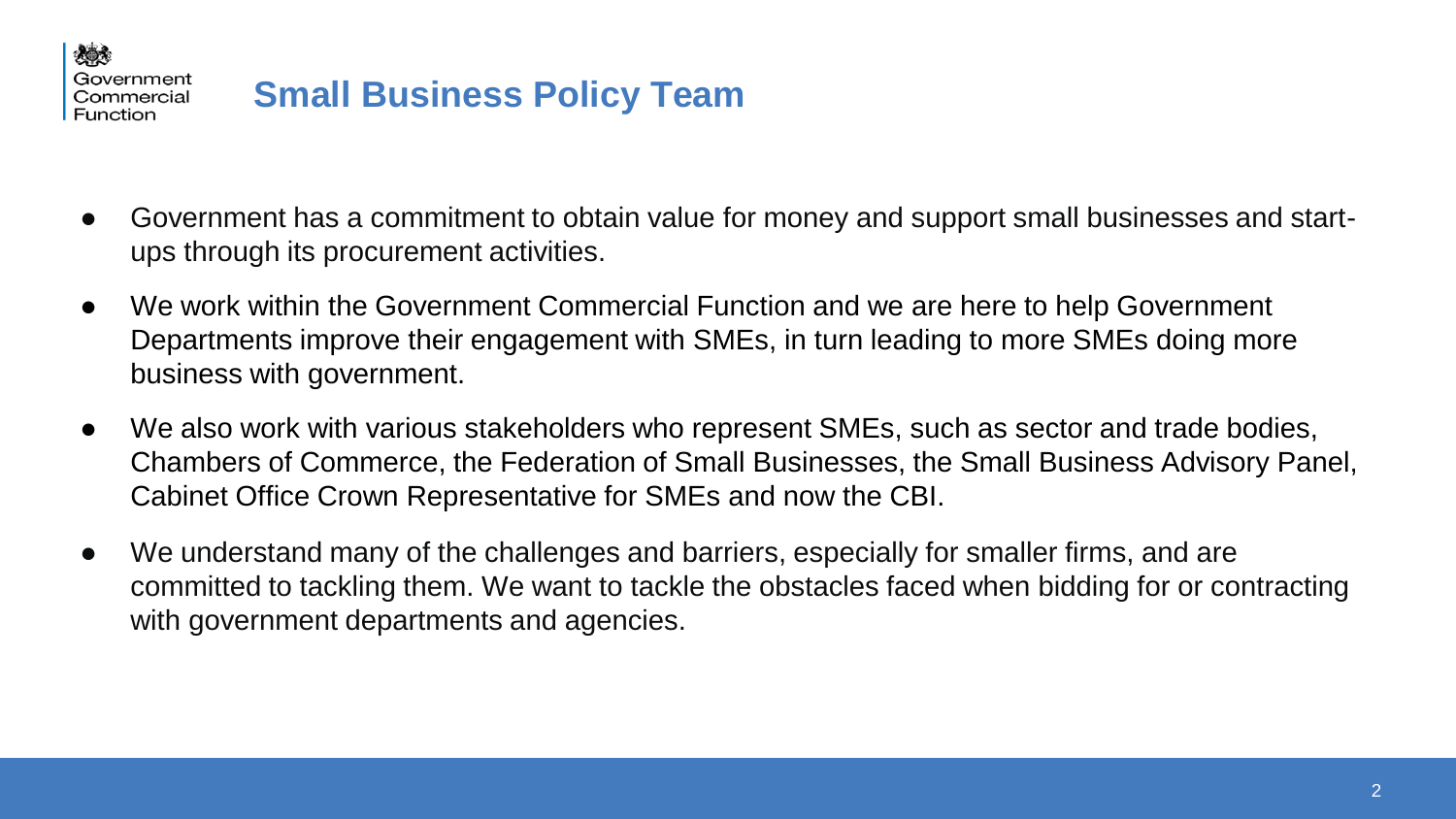

火めえ

### **Small Business Policy Team**

**We work with the central government departments and external stakeholders covering 4 main areas:**

- Capture and continue to improve the quality of central government spend data
- Oversee the development, publication and delivery of SME Action Plans
- Ensure effective performance management and sharing of best practice on SMEs across departments
- Ensure effective stakeholder engagement with SMEs, working with sector bodies, the SME advisory panel and the Crown Representative for SMEs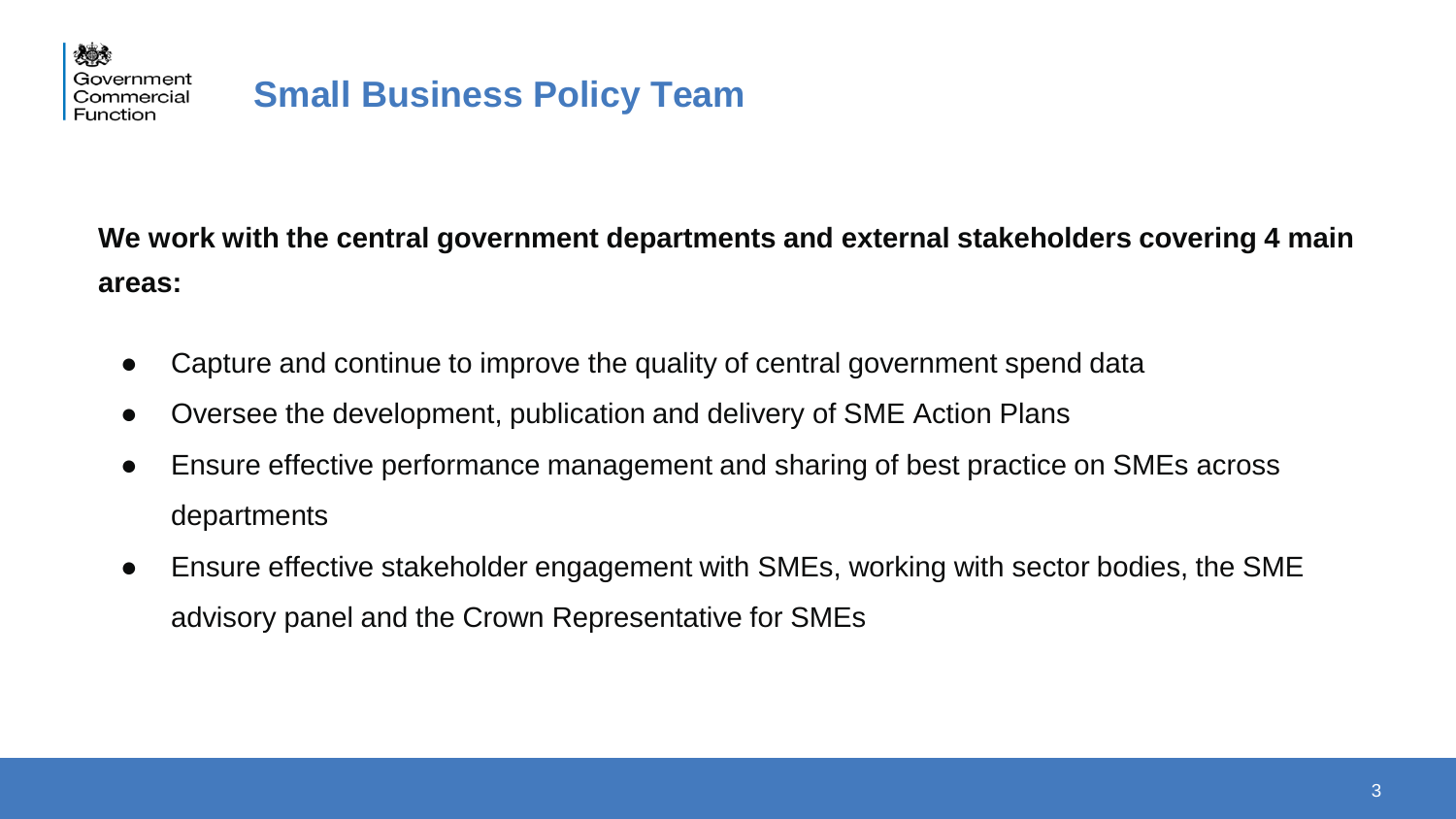

#### **Central Government Spend with SMEs**

- In 2018/19 Central government spent £14.2 billion with small and medium size businesses This is an increase of £1.8bn on the previous year
- The amount of money central government spent with small businesses in 2018/19 was the highest since government records began.
- 12 Government departments increased their overall percentage of spend with SMEs in 2018/19
- 2 largest spending departments MOD & DFT increased their overall spend with SMEs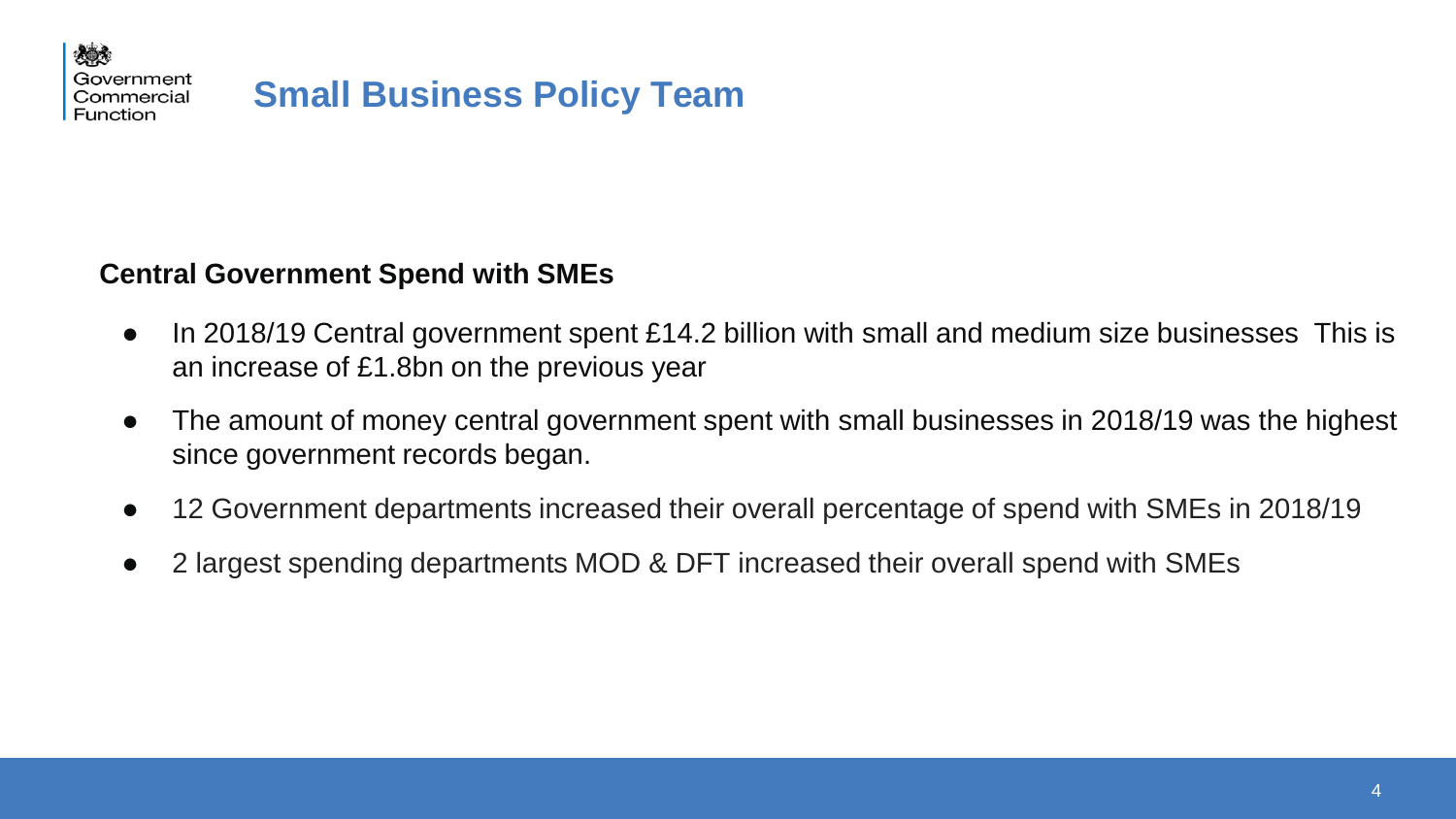火めえ

#### **So how are the central government departments currently supporting SMEs?**

- Departments have appointed SME Champions to lead on supporting SMEs.
- They have also created their own individual and specific action plans. Each plan details the steps they will take to make it easier for SMEs to do business with them, how to become a supplier, and what they are doing to increase spend with SMEs.
- The majority of these individual plans can be accessed through the Small and Medium Business Hub page on GOV.UK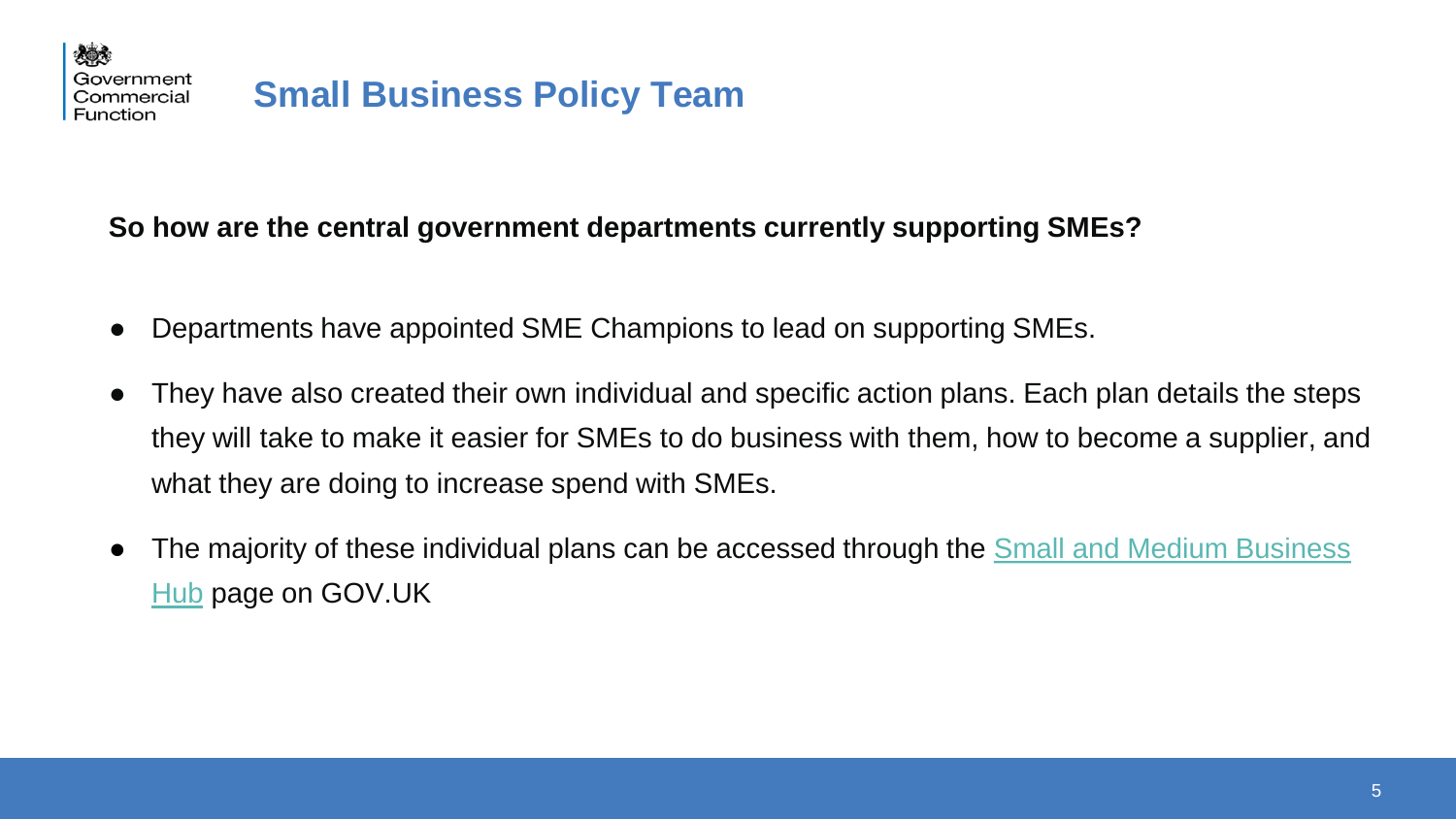

## **Small Business Policy Team**

#### **What you can do to work with Central Government and its Departments**

- Regularly look out for opportunities on Contracts Finder the Government's single online portal
- Look for Commercial Pipelines on the Department website or Gov.uk
- Attend a supplier engagement event
- Join a Government Frameworks or a Dynamic Purchasing System (DPS)
- Look out for the new **Selling to Government Guide** soon to be published on GOV.UK
- Use the Public Procurement Review Service (PPRS) to raise concerns about poor public sector procurement practice publicprocurementreview@cabinetoffice.gov.uk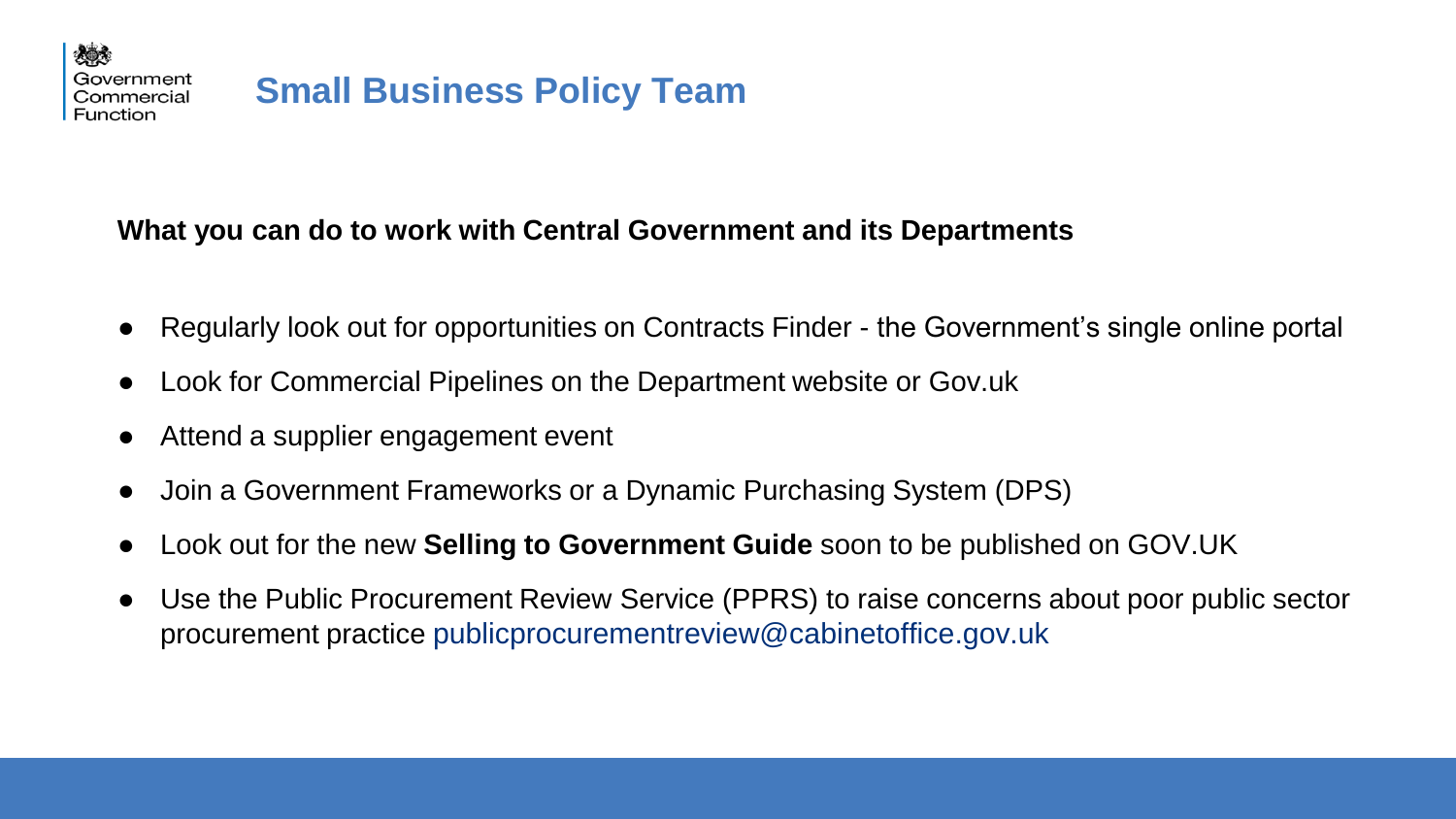

- Please do have a look at the [Small and Medium Business Hub](https://www.gov.uk/guidance/small-and-medium-business-hub) page on GOV.UK where more information is available about other topics such as:
	- Paying suppliers on time
	- Increasing visibility of tenders and contracts
	- Working with SMEs and removing barriers
- If you have any questions or comments about how government is supporting small businesses through procurement please do get in touch by email - [smallbusinessteam@cabinetoffice.gov.uk](mailto:smallbusinessteam@cabinetoffice.gov.uk)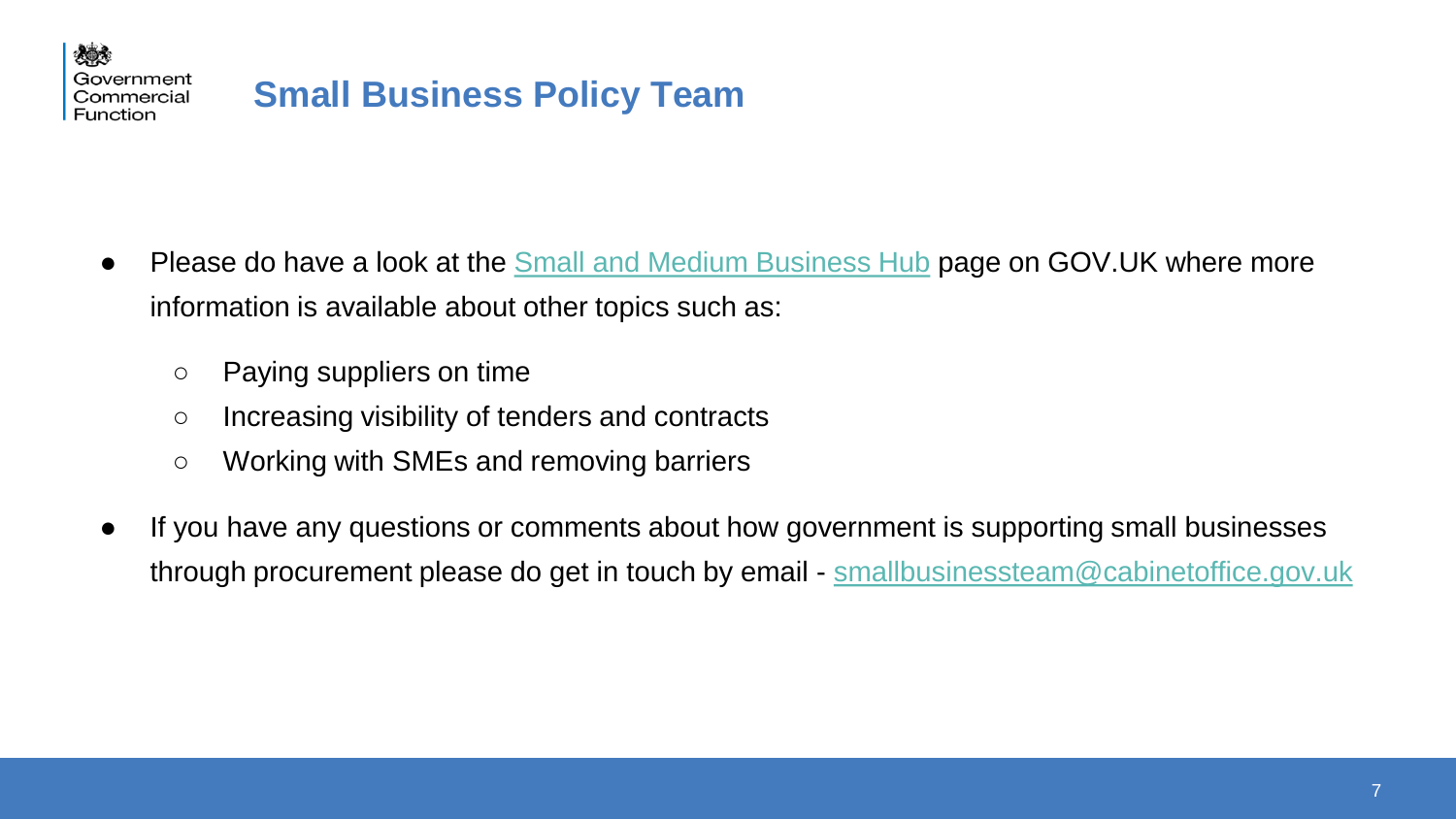

# **Thank you for your time**

**Lindsay Maguire and Karen Leeson Cabinet Office Small Business Team**

**Questions**